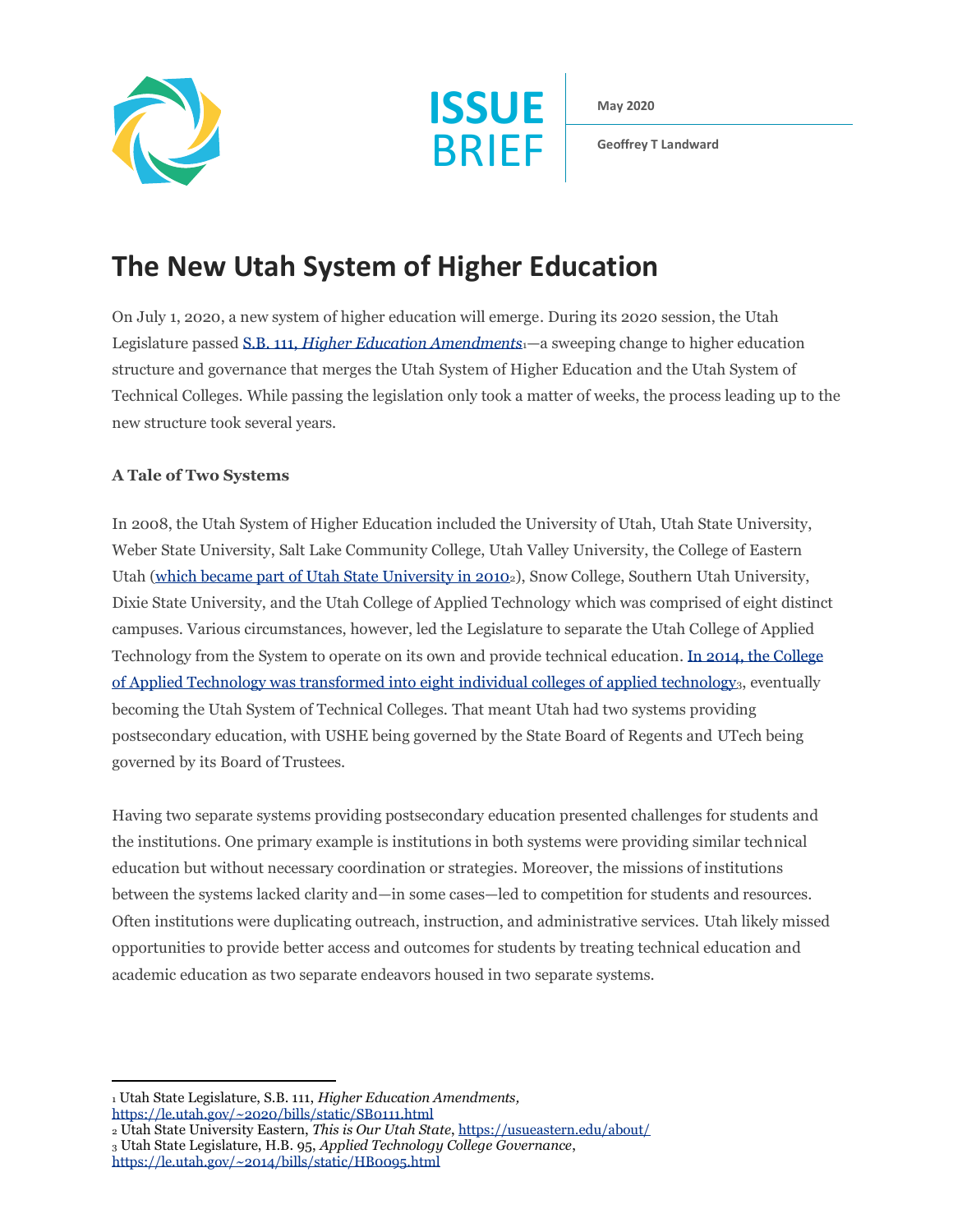#### **The Higher Education Strategic Planning Commission**

The Legislature recognized that the current higher education structure may not be adequate to navigate the coming changes to higher education and the workforce over the next 20 years. In 2018, the Legislature passed H.B. 300, *[Higher Education Modifications](https://le.utah.gov/~2014/bills/static/HB0095.html)*4, which created the Higher Education Strategic Planning Commission and gave it the responsibility to "develop a strategic plan aimed at meeting the future challenges of the state system of higher education."

In August 2018, the commission contracted with the [National Center for Higher Education Management](http://nchems.org/)  [Systems](http://nchems.org/) to develop a statewide strategic plan and make other recommendations with a focus the next 20 years. [NCHEMS issued its recommendations](https://ushe.edu/wp-content/uploads/pdf/agendas/20191115/TAB_D_2019-11-15.pdf)<sub>5</sub> in November 2019, including the following counsel for the commission:

- Reassess and recommit to a set of statewide goals for postsecondary education attainment
- Reform statewide postsecondary governance to ensure that expert leadership is most effectively focused on aligning investments and institutional activities with the needs of the public foremost in mind
- Address capacity needs in rural Utah. Meeting these needs will require innovative models that link capacity and funding to effective and efficient delivery mechanisms
- Address workforce and career readiness through purposeful policy and coordination with related state agencies
- Take steps to address affordability now and its preservation into the future, including establishing an affordability standard, greater transparency in aid programs (including requiring the FAFSA as a condition of eligibility and creating a common statewide application for financial aid), making a commitment to providing needed financial support to adult learners, and by developing and growing earn-and-learn financial aid programs

The commission decided to start immediately with reforming statewide postsecondary governance and to address additional findings of NCHEMS after a new governance structure was in place to lead on those efforts. The commission chairs subsequently sponsored S.B. 111, *[Higher Education Amendments](https://le.utah.gov/~2020/bills/static/SB0111.html)*6.

#### **Two Systems Merged into One**

<sup>4</sup> Utah State Legislature, *H.B. 300, Higher Education* 

*Modifications*[,https://le.utah.gov/~2018/bills/static/HB0300.html](https://le.utah.gov/~2014/bills/static/HB0095.html)

<sup>5</sup> Utah System of Higher Education, Utah System of Technical Colleges and Utah System of Higher

Education Statement on Governance, [https://ushe.edu/wp-content/uploads/pdf/agendas/20191115/TAB\\_D\\_2019-](https://ushe.edu/wp-content/uploads/pdf/agendas/20191115/TAB_D_2019-11-15.pdf) [11-15.pdf](https://ushe.edu/wp-content/uploads/pdf/agendas/20191115/TAB_D_2019-11-15.pdf)

<sup>6</sup> Utah State Legislature, *S.B. 111, Higher Education Amendments,*  <https://le.utah.gov/~2020/bills/static/SB0111.html>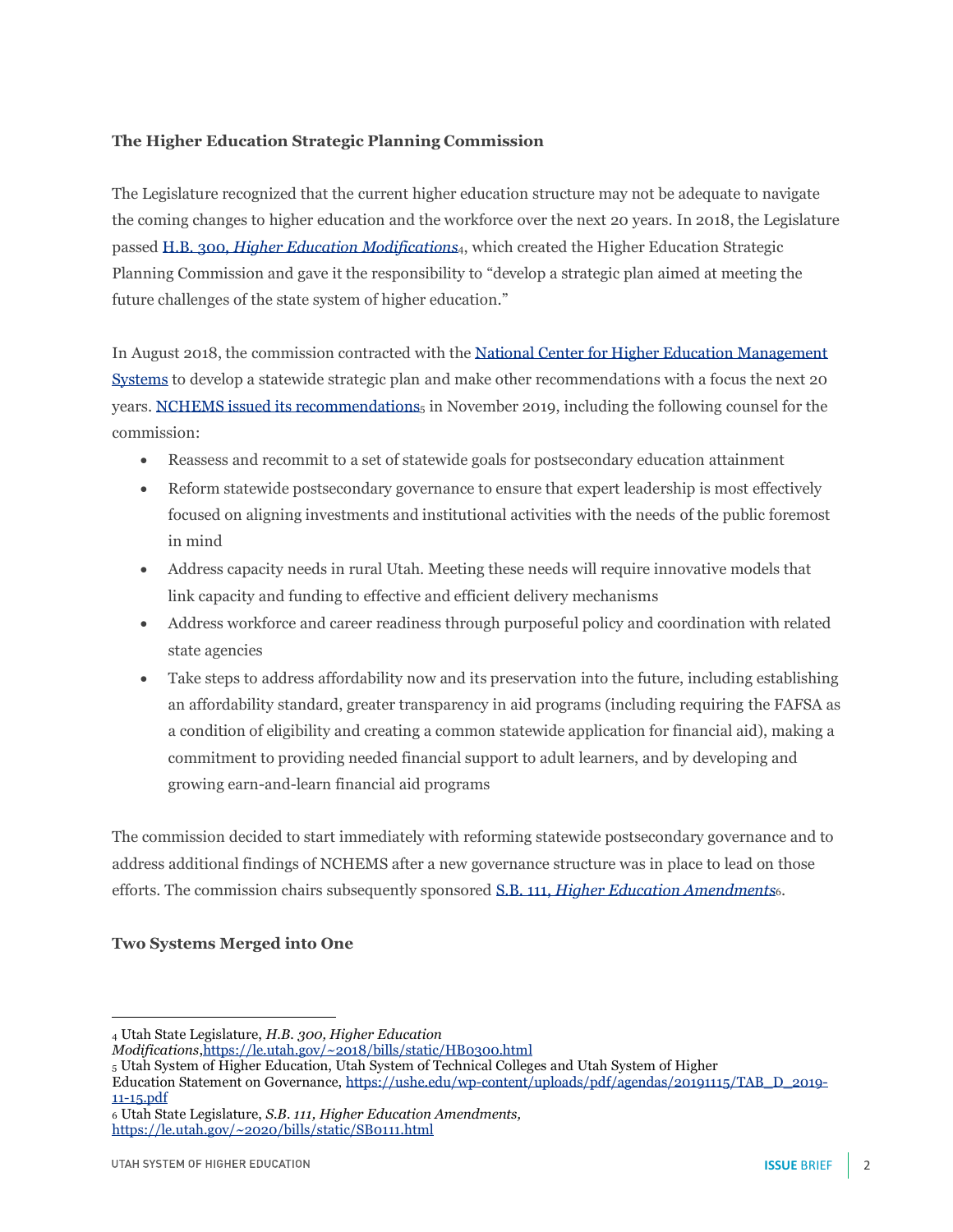In broad terms, S.B. 111 merges the Utah System of Technical Colleges with the Utah System of Higher Education, creating a joint Utah System of Higher Education<sub>7</sub>, with one Board, the Utah Board of Higher Education, to govern. The new Utah Board of Higher Education will be comprised of 18 members, including two student members.

The unified Utah System of Higher Education will be made up of 16 institutions, including eight technical colleges, two community colleges, four regional universities, and two research universities.

Merging the systems creates more benefits than just structural change, however; some prominent advantages include:

- Allowing for more comprehensive strategic planning that encompasses the full spectrum of higher education
- Increasing accessible, affordable opportunities within higher education
- Creating seamless education pathways from certificates to degrees
- Improving collaboration between institutions
- Meeting the rapidly changing needs of a growing workforce

To seize these advantages, the new System must embrace the view that technical and academic education are not mutually exclusive options for students, but are, in fact, educational opportunities that can complement and build on each other, can provide pathways to better access and outcomes for all students from all backgrounds, and can lead to partnerships within the System that will make higher education more efficient and effective for students moving forward.

### **The Utah Board of Higher Education Takes the Reins**

Changing the governing structure, by itself, will not result in an innovative vision and strategic path for higher education. The System must have strong leadership, and that leadership must be empowered to act. To that end, the Legislature granted the new Board of Higher Education the following duties and authorities:

- Governing the Utah System of Higher Education
- Establishing a statewide vision and goals
- Setting policies to achieve statewide goals
- Establishing performance metrics
- Collecting, analyzing, and coordinating System data
- Establishing and overseeing institutional roles
- Setting criteria for program approval
- Appointing and evaluating institutional presidents

<sup>7</sup> Although legislative and educational leaders discussed alternative names, they determined the Utah System of Higher Education was the most accurate and positive name for the new combined system.UTAH SYSTEM OF HIGHER EDUCATION